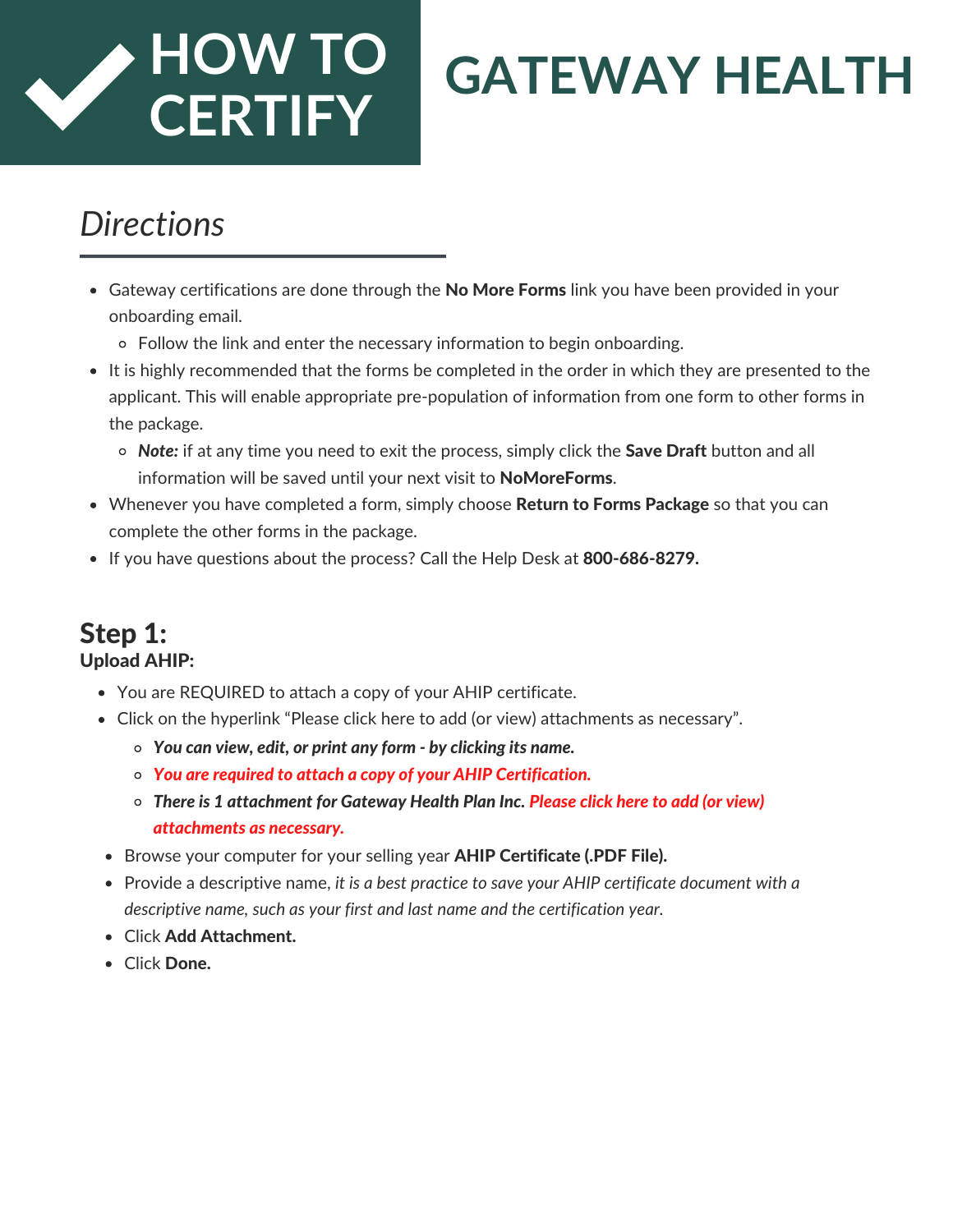

# **GATEWAY HEALTH**

#### **Examples of Gateway Health Certification**



| d File<br>ю,                                                                                                                                                                                                                                                                                 | <b>Descriptive Title</b> | Remove             |  |  |
|----------------------------------------------------------------------------------------------------------------------------------------------------------------------------------------------------------------------------------------------------------------------------------------------|--------------------------|--------------------|--|--|
| HIP.pdf **                                                                                                                                                                                                                                                                                   | 2018 AHIP                |                    |  |  |
| <sup>1881</sup> Denotes Pending Attachment. Awaiting Form Submission.<br>Remove<br>Done<br><b>Return to Forms</b><br>For comments or questions please email us or contact our Help Desk at 800-686-8279 (8:00 am - 8:00 pm EST).<br>To view our Technical Support Center, please click here. |                          |                    |  |  |
| Select Return to Forms<br>п                                                                                                                                                                                                                                                                  |                          |                    |  |  |
| <b>Pending Attachment</b>                                                                                                                                                                                                                                                                    |                          | <b>Description</b> |  |  |
|                                                                                                                                                                                                                                                                                              |                          | 2019 AHIP          |  |  |
|                                                                                                                                                                                                                                                                                              | Return to Forms          |                    |  |  |

### *Directions*

### Step 2:

- Please give each attachment a descriptive name.
- Click the Done button when finished.

### Step 3: *3*

- o If you would like to remove an existing attachment, check the **Remove** box and click the Remove button.
- Select Return to Forms

### Step 4:

#### Medicare Training and Assessment:

- The Gateway Medicare Advantage product training (both the training materials and the assessment) for the upcoming plan year is included in the application package
- You must score 85% or higher to pass the assessment.
- o Click on the Medicare Advantage **Training** link to access the training materials.